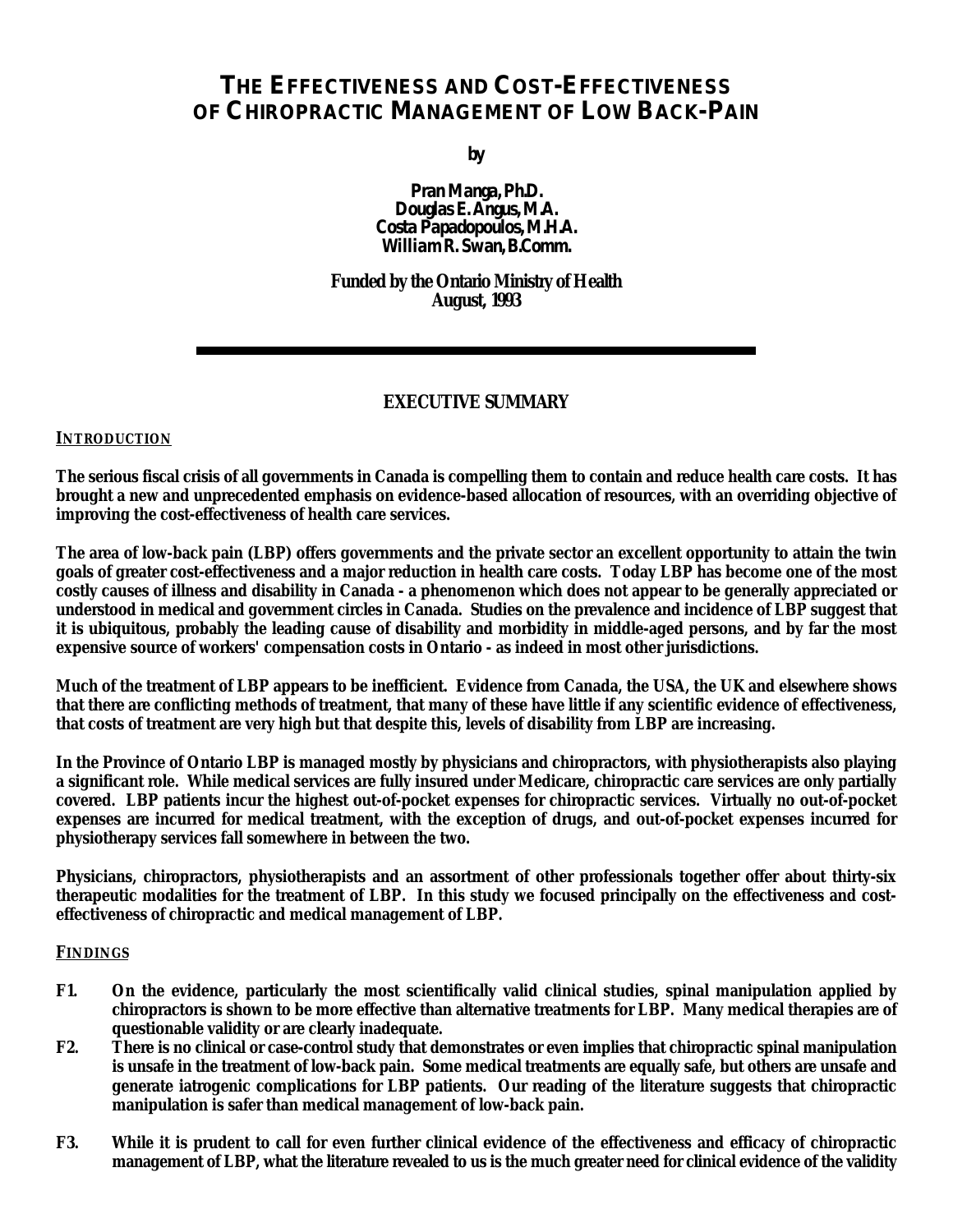**of medical management of LBP. Indeed, several existing medical therapies of LBP are generally contraindicated on the basis of the existing clinical trials. There is also some evidence in the literature to suggest that spinal manipulations are less safe and less effective when performed by non-chiropractic professionals.**

- **F4. There is an overwhelming body of evidence indicating that chiropractic management of low-back pain is more cost-effective than medical management. We reviewed numerous studies that range from very persuasive to convincing in support of this conclusion. The lack of any convincing argument or evidence to the contrary must be noted and is significant to us in forming our conclusions and recommendations. The evidence includes studies showing lower chiropractic costs for the same diagnosis and episodic need for care.**
- **F5. There would be highly significant cost savings if more management of LBP was transferred from physicians to chiropractors. Evidence from Canada and other countries suggests potential savings of many hundreds of millions annually. The literature clearly and consistently shows that the major savings from chiropractic management come from fewer and lower costs of auxiliary services, much fewer hospitalizations, and a highly significant reduction in chronic problems, as well as in levels and duration of disability. Workers' compensation studies report that injured workers with the same specific diagnosis of LBP returned to work much sooner when treated by chiropractors than by physicians. This leads to very significant reductions in direct and indirect costs.**
- **F6. There is good empirical evidence that patients are very satisfied with chiropractic management of LBP and considerably less satisfied with physician management. Patient satisfaction is an important health outcome indicator and adds further weight to the clinical and health economic results favouring chiropractic management of LBP.**
- **F7. Despite official medical disapproval and economic disincentive to patients (higher private out-of-pocket cost), the use of chiropractic has grown steadily over the years. Chiropractors are now accepted as a legitimate healing profession by the public and an increasing number of physicians.**
- **F8. In our view, the constellation of the evidence of:**
	- **(a) the effectiveness and cost-effectiveness of chiropractic management of low-back pain.**
	- **(b) the untested, questionable or harmful nature of many current medical therapies.**
	- **(c) the economic efficiency of chiropractic care for low-back pain compared with medical care.**
	- **(d) the safety of chiropractic care.**
	- **(e) the higher satisfaction levels expressed by patients of chiropractors, together offers an overwhelming case in favour of much greater use of chiropractic services in the management of low-back pain.**
- **F9. The government will have to instigate and monitor the reform called for by our overall conclusions, and take appropriate steps to see that the savings are captured. The greater use of chiropractic services in the health care delivery system will not occur by itself, by accommodation between the professions, or by actions on the part of the Workers' Compensation Board and the private sector generally.**

### **RECOMMENDATIONS**

**Our recommendations for reform include the following:**

**R1. Current policy discourages the utilization of chiropractic services for the management of LBP. There should be a shift in policy to encourage and prefer chiropractic services for most patients with LBP.**